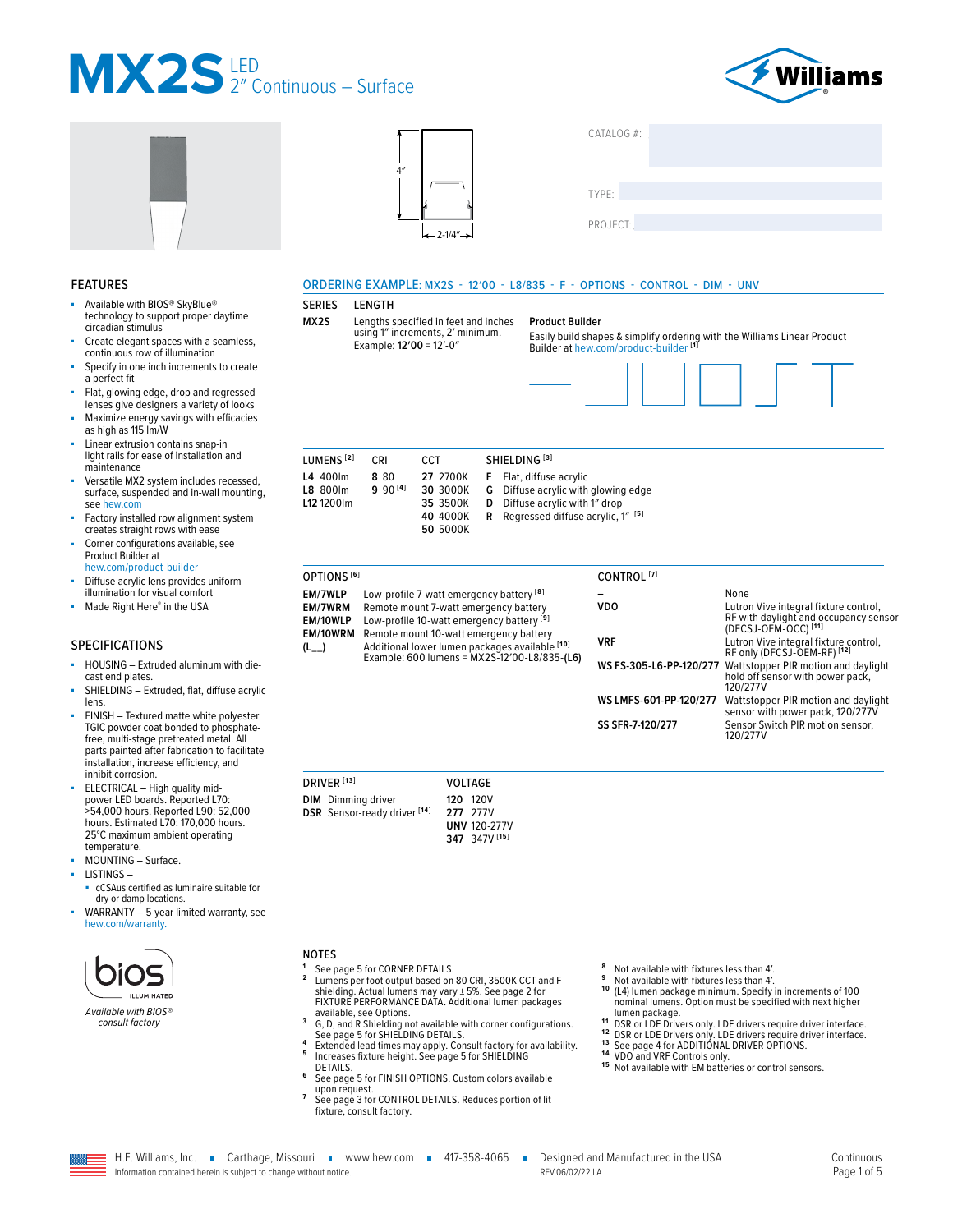#### <span id="page-1-0"></span>FIXTURE PERFORMANCE DATA

|    | PER FOOT                |                |                        |
|----|-------------------------|----------------|------------------------|
|    | <b>DELIVERED LUMENS</b> | <b>WATTAGE</b> | <b>EFFICACY (Im/W)</b> |
| L4 | 387.5                   | 3.4            | 114.0                  |
| L8 | 775.0                   | 6.7            | 115.7                  |
| 12 | 1162.5                  | 13.5           | 86.11                  |

- Photometrics tested in accordance with IESNA LM-79. Results shown are based on 25ºC ambient temperature.
- Wattage shown is average for 120V through 277V input.
- Results based on F shielding, 3500K, 80 CRI, actual<br>Iumens may vary +/-5%.<br>■ Use multiplier tables to calculate additional options.

**CANDLEPOWER DISTRIBUTION**

CANDLEPOWER DISTRIBUTION

|        | CCT   | <b>CONVERSION</b><br><b>FACTOR</b> |
|--------|-------|------------------------------------|
|        | 2700K | 0.97                               |
|        | 3000K | 0.99                               |
| 80 CRI | 3500K | 1.00                               |
|        | 4000K | 1.03                               |
|        | 5000K | 1.06                               |
|        | 2700K | 0.80                               |
|        | 3000K | 0.82                               |
| 90 CRI | 3500K | 0.83                               |
|        | 4000K | 0.86                               |
|        | 5000K | 0.89                               |

**COLOR TEMPERATURE**

MULTIPLIER TABLES

| <b>SHIELDING</b> |                                    |  |
|------------------|------------------------------------|--|
| <b>LENS</b>      | <b>CONVERSION</b><br><b>FACTOR</b> |  |
| F                | 1.00                               |  |
| G                | 0.98                               |  |
| D                | 1.05                               |  |
| R                | 0.91                               |  |
| FW               | 0.91                               |  |
| FΑ               | 0.96                               |  |
|                  |                                    |  |

### PHOTOMETRY

**MX2S-4′00-L8/835-F-DIM** Total Luminaire Output: 3100 lumens; 27 Watts | Efficacy: 115 lm/W | 80 CRI; 3500K CCT



| VERTICAL     | <b>HORIZONTAL ANGLE</b> | <b>ZONAL</b> |            |               |
|--------------|-------------------------|--------------|------------|---------------|
| <b>ANGLE</b> | 0°                      | 45°          | $90^\circ$ | <b>LUMENS</b> |
| 0            | 1370                    | 1370         | 1370       |               |
| 5            | 1358                    | 1362         | 1365       | 129           |
| 15           | 1290                    | 1278         | 1264       | 359           |
| 25           | 1157                    | 1116         | 1077       | 513           |
| 35           | 972                     | 912          | 859        | 571           |
| 45           | 763                     | 700          | 645        | 541           |
| 55           | 550                     | 496          | 451        | 446           |
| 65           | 351                     | 314          | 284        | 314           |
| 75           | 177                     | 162          | 151        | 174           |
| 85           | 44                      | 48           | 48         | 53            |
| 90           | 5                       | 10           | 11         |               |

| LUMEN SUMMARY | <b>ZONE</b> | <b>IUMENS</b> | % FIXTURE |
|---------------|-------------|---------------|-----------|
|               | $0 - 30$    | 1001          | 32        |
|               | ი - 40      | 1572          | 51        |
|               | $0 - 60$    | 2559          | 83        |
|               | $0 - 90$    | 3100          | 100       |
|               | $0 - 180$   | 3100          | 100       |

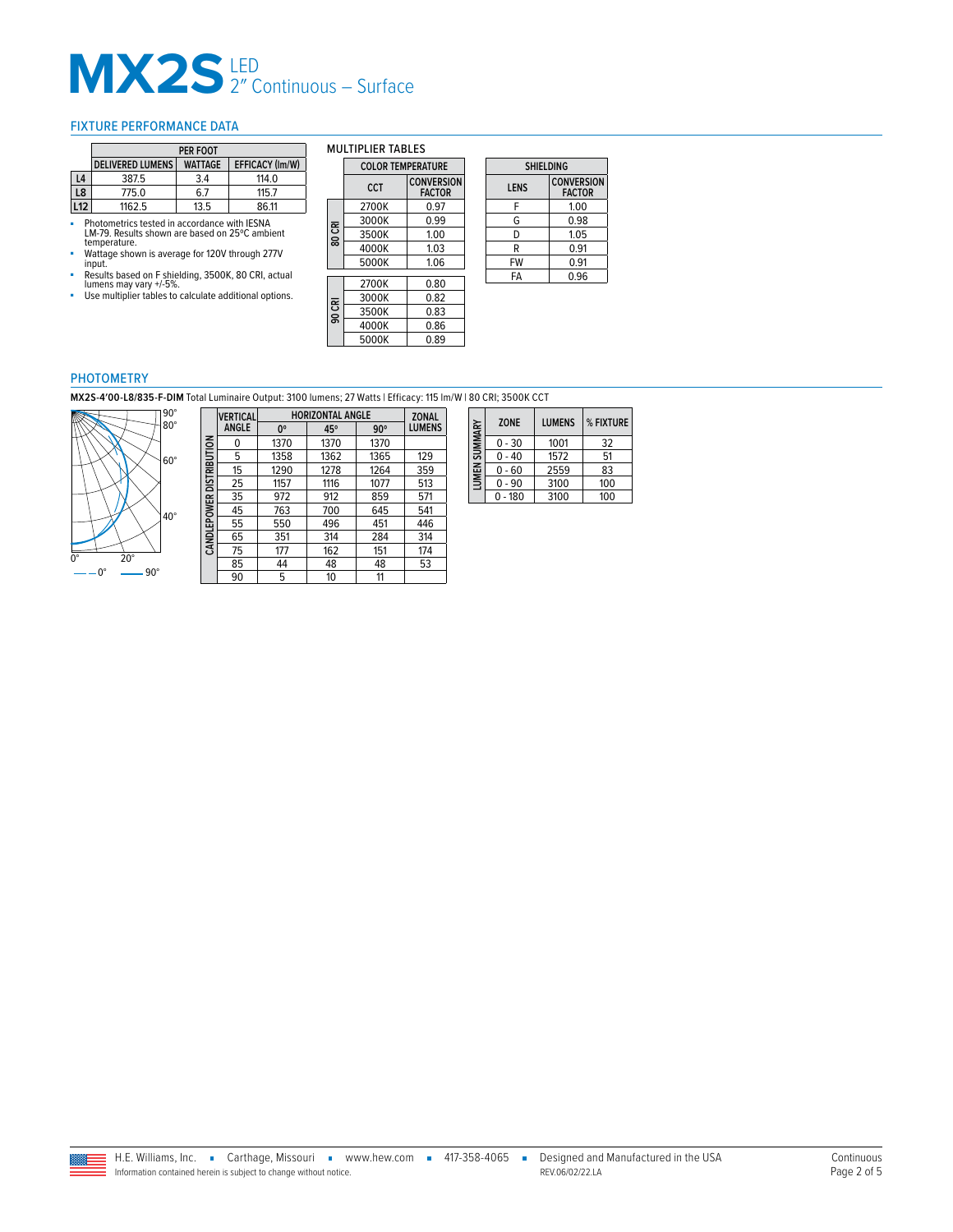### <span id="page-2-0"></span>CONTROL DETAILS





#### VDO

| <b>SPECIFICATIONS</b>    |                          |
|--------------------------|--------------------------|
| TYPF                     | PIR Motion + Daylight    |
| <b>MOUNTING HEIGHT</b>   | $8' - 12'$               |
| <b>DETECTION ANGLE</b>   | 360°                     |
| <b>TEMPERATURE RANGE</b> | $0^\circ$ to 55°C.       |
| <b>RELATIVE HUMIDITY</b> | 0 to 90%, non-condensing |
| <b>COMMISSIONING</b>     | App (iOS or Android)     |
| <b>MANUFACTURER</b>      | Lutron                   |
|                          |                          |

#### SENSOR COVERAGE PATTERNS

9' height: ø12' coverage



| <b>CEILING HEIGHT</b> | <b>COVERAGE AREA (SQ FT)</b> |
|-----------------------|------------------------------|
|                       | 114                          |
|                       | 144                          |
| 10'                   | 178                          |
|                       | 256                          |

MOTION SENSOR COVERAGE

#### VIVE CONTROL OPTIONS

| <b>CATALOG NUMBER</b> | <b>DESCRIPTION</b>                                                                                                                                                                     |
|-----------------------|----------------------------------------------------------------------------------------------------------------------------------------------------------------------------------------|
| <b>VDO</b>            | Lutron Vive integral fixture control, RF with daylight and occupancy sensor (DFCSJ-OEM-OCC), for use with sensor-ready driver                                                          |
| <b>VRF</b>            | Lutron Vive integral fixture control, RF only (DFCSJ-OEM-RF), for use with sensor-ready driver                                                                                         |
| <b>VDO/DBI</b>        | Lutron Vive integral fixture control, RF with daylight and occupancy sensor (DFCSJ-OEM-OCC)<br>and digital link interface, for use with Lutron Hi-lume 1% EcoSystem dimming LED driver |
| <b>VRF/DBI</b>        | Lutron Vive integral fixture control, RF only (DFCSJ-OEM-RF) and digital link interface, for use with Lutron Hi-lume 1% EcoSystem dimming LED driver                                   |

#### WS FS-305-L6-PP-120/277

| <b>SPECIFICATIONS</b>    |                                |
|--------------------------|--------------------------------|
| <b>TYPF</b>              | PIR Motion + Daylight Hold Off |
| <b>MOUNTING HEIGHT</b>   | 8'                             |
| LENS                     | Indoor, non-wet location use   |
| <b>DETECTION ANGLE</b>   | $360^\circ$                    |
| <b>TEMPERATURE RANGE</b> | $-40^\circ$ to 55°C.           |
| <b>RELATIVE HUMIDITY</b> | 5% to 95%, non-condensing      |
| <b>COMMISSIONING</b>     | Dials under lens               |
| <b>MANUFACTURER</b>      | Wattstopper                    |

#### SENSOR COVERAGE PATTERNS

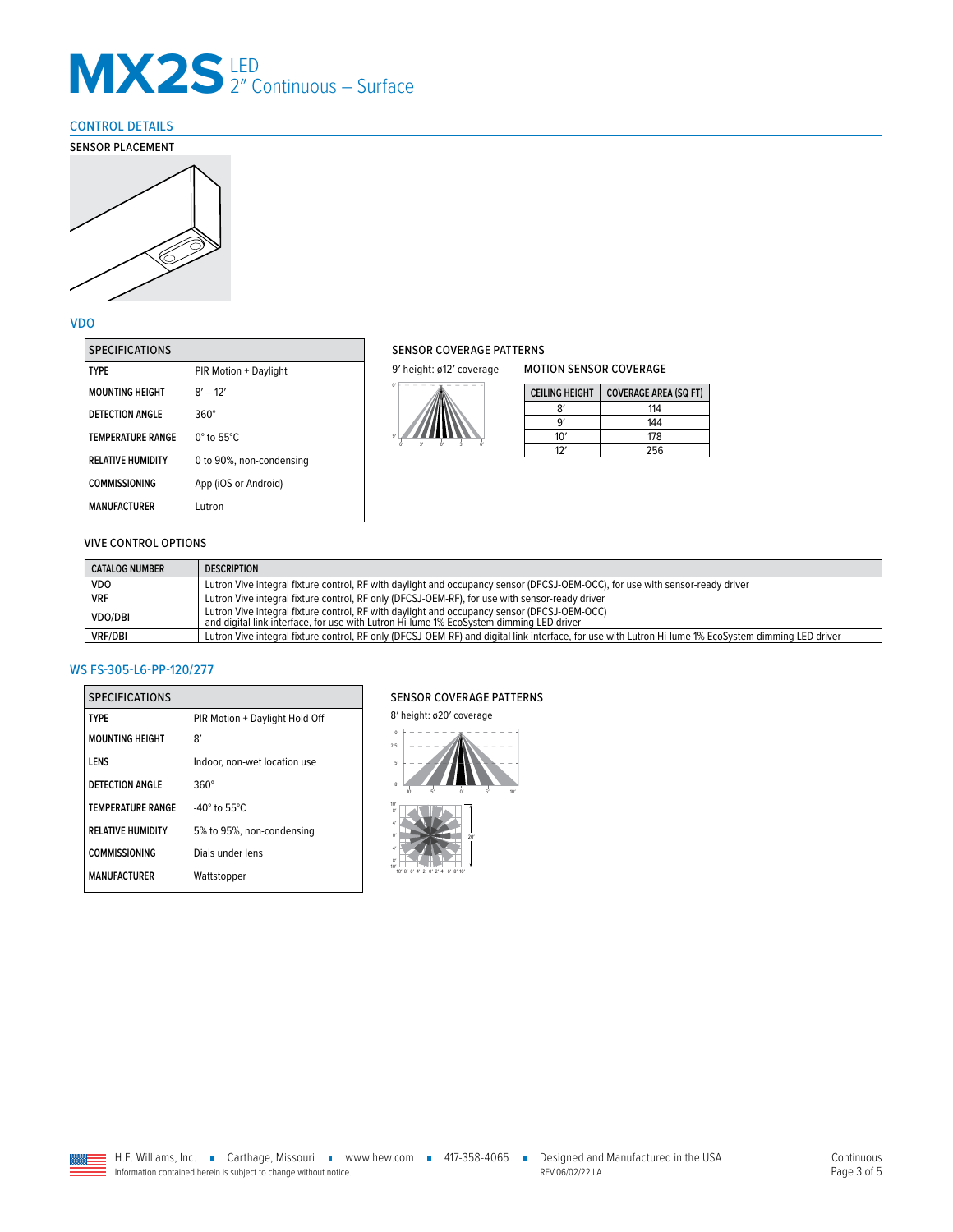#### WS LMFS-601-PP-120/277

| <b>SPECIFICATIONS</b>    |                           |  |  |
|--------------------------|---------------------------|--|--|
| <b>TYPF</b>              | PIR Motion + Daylight     |  |  |
| <b>MOUNTING HEIGHT</b>   | $8' - 12'$                |  |  |
| <b>IFNS</b>              | Up to 300 sg/ft coverage  |  |  |
| DETECTION ANGLE          | 360°                      |  |  |
| <b>TEMPERATURE RANGE</b> | $0^\circ$ to $50^\circ C$ |  |  |
| <b>RELATIVE HUMIDITY</b> | 0 to 90%, non-condensing  |  |  |
| <b>COMMISSIONING</b>     | App (iOS or Android)      |  |  |
| <b>MANUFACTURFR</b>      | Wattstopper               |  |  |

#### SENSOR COVERAGE PATTERNS



#### SS SFR-7-120/277

| <b>SPECIFICATIONS</b>    |                               | <b>SENSOR COVERAGE PATTERNS</b> |                           |  |
|--------------------------|-------------------------------|---------------------------------|---------------------------|--|
| <b>TYPE</b>              | PIR Motion                    | 9' height: ø36' coverage        | 15' height: ø60' coverage |  |
| <b>MOUNTING HEIGHT</b>   | $8' - 20'$                    | 18'<br>12'<br>61                | 30'<br>24'<br>12'         |  |
| <b>DETECTION ANGLE</b>   | $360^\circ$                   | 36'<br>O <sup>'</sup><br>61     | $\alpha$<br>12'           |  |
| <b>TEMPERATURE RANGE</b> | $-10^\circ$ to 60 $\degree$ C | 12'<br>18'                      | 24'<br>30'                |  |
| <b>RELATIVE HUMIDITY</b> | 0 to 90%, non-condensing      |                                 |                           |  |
| <b>COMMISSIONING</b>     | Single push button on sensor  |                                 |                           |  |
| <b>MANUFACTURER</b>      | Sensor Switch                 |                                 |                           |  |

### SENSOR COVERAGE PATTERNS



#### <span id="page-3-0"></span>ADDITIONAL DRIVER OPTIONS

Note: Lumen restrictions apply, consult product builder at hew.com/product-builder.

| <b>CATALOG NUMBER</b> | <b>DESCRIPTION</b>                                                                      |
|-----------------------|-----------------------------------------------------------------------------------------|
| DIM                   | Dimming driver prewired for 0-10V low voltage applications                              |
| DIM1                  | 1% dimming driver prewired for 0-10V low voltage applications                           |
| <b>DIM LINE</b>       | Line voltage dimming driver (TRIAC and ELV compatible, 120V only)                       |
| <b>DIM TRC</b>        | Line voltage dimming driver (TRIAC compatible, 120V only)                               |
| <b>DSR</b>            | Sensor-ready driver                                                                     |
| SD40                  | 40% step-dimming driver                                                                 |
| <b>SD50</b>           | 50% step-dimming driver                                                                 |
| DALI                  | DALI dimming driver                                                                     |
| LTE LINE              | Lutron Hi-lume 1% 2-wire dimming driver forward phase line voltage controls (120V only) |
| LDE1                  | Lutron Hi-lume 1% EcoSystem dimming LED driver                                          |
| ELDO SOLOB            | EldoLED Solodrive, 0.1% dimming driver for 0-10V controls                               |
| ELDO SOLOB DALI       | EldoLED Solodrive, 0.1% dimming driver for DALI controls                                |
| ELDO ECO1             | EldoLED Ecodrive, 1% dimming driver for 0-10V controls                                  |
| ELDO ECO1 DALI        | EldoLED Ecodrive, 1% dimming driver for DALI controls                                   |